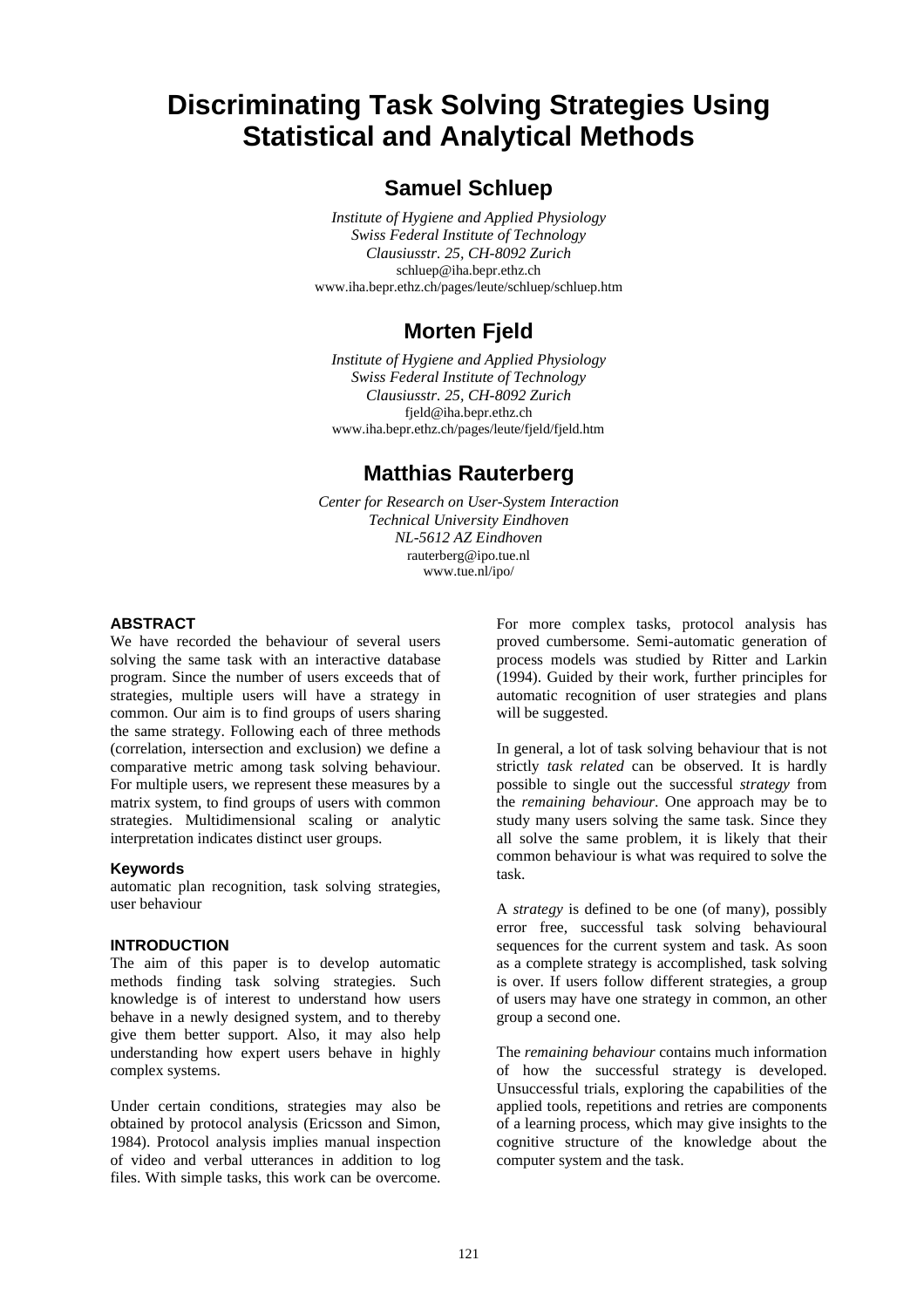We will investigate measures which relate task solving behaviour among one another and their suitability for grouping users with a common strategy.

In this paper the aim is to develop automatic methods purely based on observable task solving behaviour, applicable with simple as well as with complex tasks. Protocol analysis, human perception and verbalisation will only be used to validate the elaborated, automatic methods.

#### **TASK DOMAIN AND STRATEGIES**

An empirical investigation was carried out by Rauterberg (1992) to compare different types of user interfaces. Users had to solve different benchmark tasks with a character-based user interface (CUI) and a desktop user interface (graphical user interface, GUI) of a relational data base program. User behaviour was recorded with log files. In the present paper we use log files of 6 novice  $\{N1, \ldots, N6\}$  and 6 expert {E1,...,E6} users solving the first task on the CUI system.

The task was to find out how many data records there are in a database consisting of files A, B and C. After the required results were found, task solving activity was finished. The goal was to operate the system, so the number of records for each of the files was displayed on the screen and could be read. Three basically different strategies could be used to reach this goal:

#### **Strategy 1 (S1)**

From the main menu the user goes to the 'Info' menu. There she or he selects the function 'Datei' by pressing key [d], which displays the number of records and other general information of the 3 database files A, B and C. The total number of lines that are output exceeds the size of the screen, so the first line indicating the number of records of file A is scrolled up and cannot be read. Therefore the user must halt the display by pressing the blank key, read the number of records of file A and continue the display process by pressing any key. Afterwards the requested data for file B and C can be read from the screen. This strategy was used by users N1, N4, N5, N6, E4 and E6.

#### **Strategy 2 (S2)**

From the main menu the user goes to the menu 'Liste' to generate a list. Then one of the database files A, B or C is selected. With the function 'Definition' the user defines which data fields shall be listed. After leaving the definition mode the function 'Erstellen' generates the list and displays it to the screen. The program automatically adds the number of records to the end of the list. The user reads the requested data and repeats the procedure with the other database files. This strategy was used by users N2, N3, E1, E2, E5.

#### **Strategy 3 (S3)**

From the main menu the user goes to the menu 'Daten' and selects the function 'Ausgabe' by pressing key [a], which is used to find specific data records. The user then enters a question-mark as search criteria, which is used as wild-card character. Pressing the enter key starts the search. As a result the program displays the first record which matches the search criteria and indicates at the bottom line the total number of matching records. Since all records match the wild-card criteria, this number equals the total number of records of file A. The user selects the next database file and repeats the procedure with files B and C. Only user E3 used this strategy.

#### **Remaining Behaviour**

All users in the experiment succeeded in solving the task. The effort measured by the number of keystrokes varied among the users, even if they applied the same strategy (Table 1). This indicates that the amount of their remaining behaviour varied among users, since the number of keystrokes is assumed to be constant for each strategy.

**Table 1: Bandwidth of the number of keystrokes related to the strategies**

| <b>Strategy</b> | User                                                                               | # Keystrokes |      |  |
|-----------------|------------------------------------------------------------------------------------|--------------|------|--|
|                 |                                                                                    | min.         | max. |  |
| -S1             | N1, N4, N5, N6, E4, E6                                                             | 10           |      |  |
| S <sub>2</sub>  | N <sub>2</sub> , N <sub>3</sub> , E <sub>1</sub> , E <sub>2</sub> , E <sub>5</sub> | 33           | 167  |  |
| S <sub>3</sub>  | F3                                                                                 | 73           | 73   |  |

The remaining behaviour can be described as follows:

- *Correction of mistakes.*
- *Retries after unsuccessful trials with or without any changes of the action sequence.*
- *Repetitions.*
- *Exploratory behaviour to find some hint or trying functions which seem to be promising.*
- *Orientation, e.g. determining which mode is active or how to get back to the main menu.*
- *Attempts to apply other strategies, which were abandoned later on.*

#### **DESCRIPTION OF TASK SOLVING BEHAVIOUR**

The relational database program can be modelled as a system with 154 dialogue states and transitions which symbolise the possible succession of two states and the action associated with it. Figure 1 shows a fraction of the state transition model of the program. Circles represent dialogue states, squares represent transitions. The letter shown inside the squares indicates the key the user must press to activate the transition and go from one state to another. The same key might be used in different transitions. Specifying the preceding state and the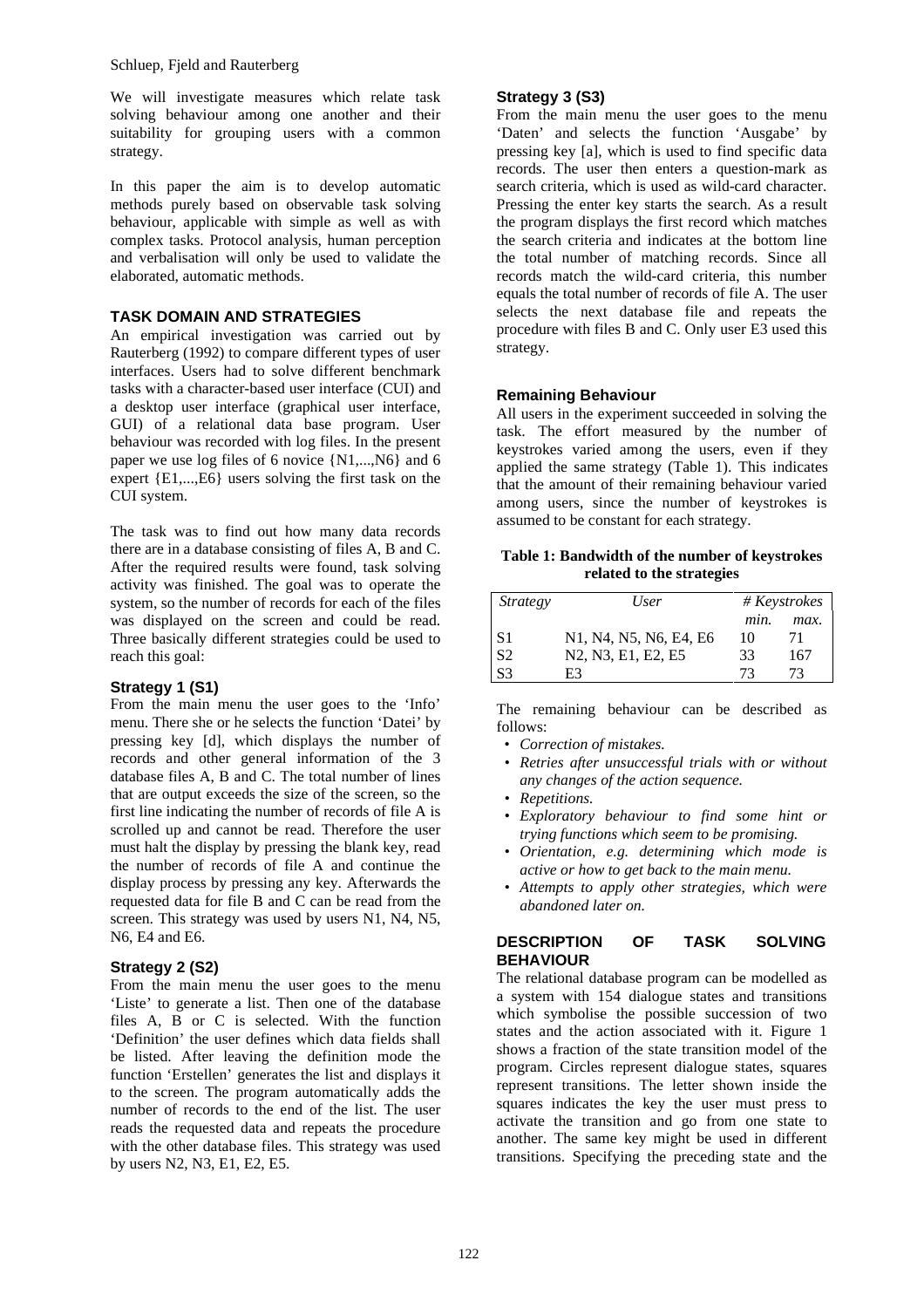action (i.e. the key to be pressed) identifies a transition unequivocally.

#### **Figure 1: State transition model**



User behaviour is represented as a sequence of transitions between system states. A *state-transitionvector* (STV, Formula 1) summarises a subject's task solving behaviour for one task. Each STV element represents the number of activations of a certain transition the user needed to solve the task.

| $\{e_i^p\}$                        | (1)                     |
|------------------------------------|-------------------------|
| $e_i^p \in N_0$                    | STV component           |
| $p \in \{N_1, , N_6, E_1, , E_6\}$ | user index              |
| $i = 1, , n$                       | <i>transition index</i> |
| $n = 978$                          | number of transitions   |

Since the order of activated transitions is not contained in the STV, the order of user actions is only partly conserved. It is stored implicitly, given by the potential sequences of actions which are possible by the system dialogue structure.

#### **METHODOLOGY**

The classical method to compare the task solving behaviour of two users is correlation, which is a measure of proximity. Analytical methods offer an alternative. In Figure 2 each ellipse illustrates the set of transitions activated by a user. The intersection area represents similarity (what do two behavioural sequences have in common), the exclusion areas difference (what two behavioural sequences do not have in common), between two STVs.

**Figure 2: Intersection and exclusion between user 1 and user 2.**



For each comparison method, we elaborate a metric (Table 2). The metric may be symmetrical or asymmetrical (the metric applied from user 1 to user 2 is or is not the same as the metric applied from user 2 to user 1). Application of the metric between all users results in a matrix. The matrix is then analysed by a grouping algorithm.

**Table 2: The three methods, metrics, metric nature and grouping algorithms**

| Method          | Metric order                                           | Metric      | Grouping              |
|-----------------|--------------------------------------------------------|-------------|-----------------------|
| / <i>metric</i> |                                                        | nature      | algorithm             |
| Correlation     | <b>CORR</b>                                            | Statistical | Statistical           |
| Intersection    | $\left\langle M_{p,q}^{IS}\right\rangle M_{p,q}^{BIS}$ | Analytical  | Statistical           |
| Exclusion       | $M_{_{p,\,q}}^{E\!X}$                                  |             | Analytical Analytical |

*CORR means Pearson correlation; the other metrics are defined by Formulas 2, 3 and 4.*

#### **CORRELATION METHOD**

Correlation yields proximity of user behaviour. These values are analysed by multidimensional scaling (MDS, Systat, 1989) to indicate groups of users with resembling task solving strategies.

#### **Metric**

A Pearson mxm (m=12) correlation matrix relates all STVs with each other and has values between -0.003 (low proximity) and 0.948 (high proximity).

#### **Grouping Algorithm**

The correlation matrix interpreted by MDS (dimensions: 2; r-metric: 1; iteration: 50; convergence: 0.005; loss function: Kruskal, regression: monotonic) gives Figure 3, allowing for visual interpretation. The users may be grouped as follows: {N1, N4, N6, E4, E6}, {N2, N3, E1, E2} and {N5, E5}. It is not clear whether E3 should belong to the group {N2, N3, E1, E2} or if it constitutes a separate group. By proportion of variance ( $RSQ = 0.895$ ), MDS explains some but not all the user data variance.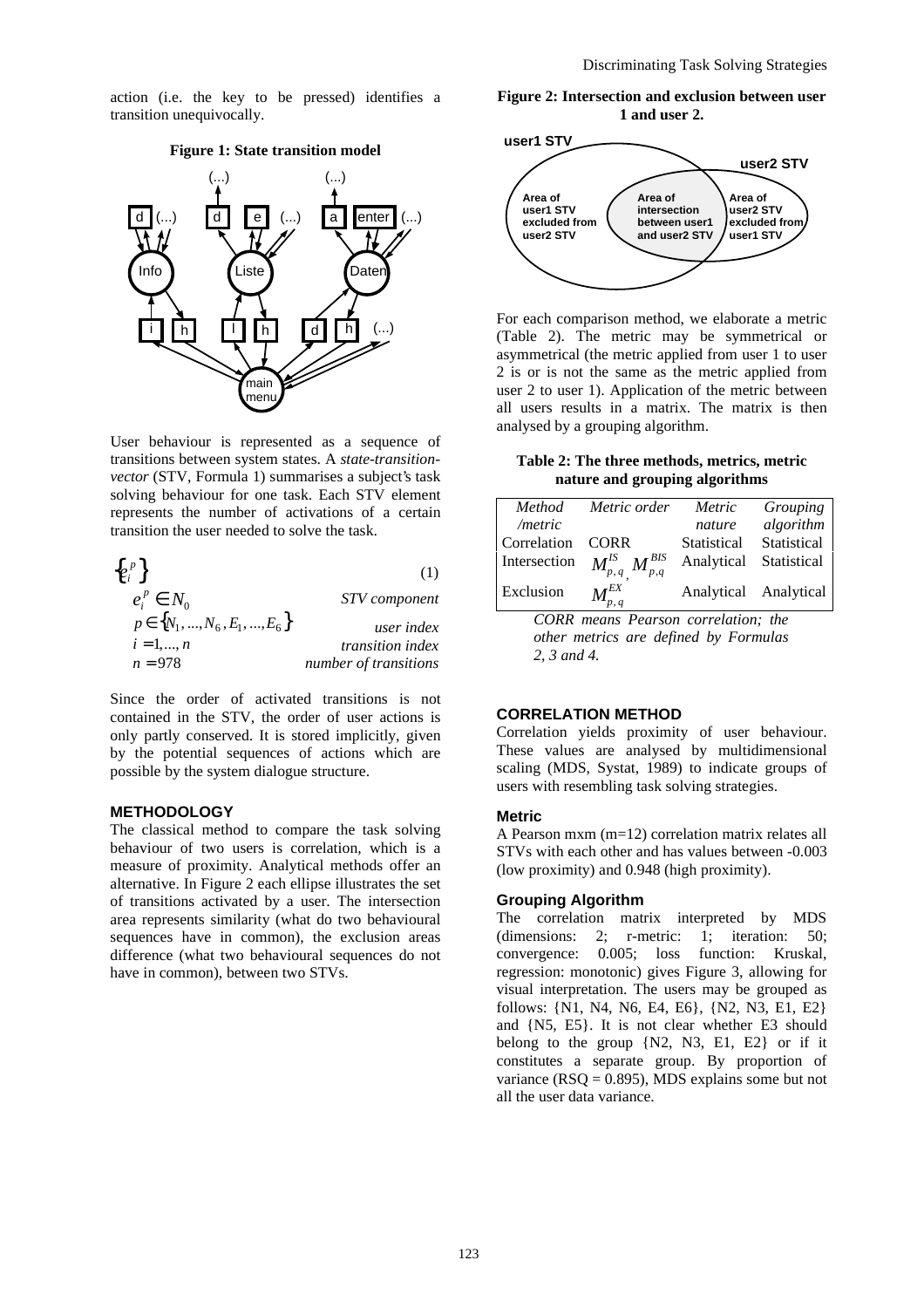**Figure 3: MDS plot with Pearson correlation matrix gives RSQ = 0.895.**



#### **INTERSECTION METHOD**

If two users follow the same strategy, the strategy will be within their intersection area which represents similarity.

#### **Metric**

Similar behaviour is measured by summing up the smaller STV element values of the two user STVs, thus considering the activation of transitions common to both users.

#### **Figure 4: User1 and user2 STVs represented by rectangles.**



In both situations, the intersection is the same, but the similarity between STVs are not. This indicates that a normalisation is required.

User1 and user2 STV can also be seen as sets, represented by *rectangles* (Figure 4). For the intersection area (measured quantity) to be a valid measure of similarity (desired quality), a normalisation is required. It is possible to scale degree of intersection by the larger (max.), the average (mean) or the smaller (min.) sum of the intersection areas. Scaling by the smaller of the areas corresponds to scaling by the maximum possible intersection. Expressed in the state-transition vector space gives the intersection metric of Formula 2.

$$
M_{p,q}^{IS} = \frac{\sum_{i=1}^{n} \min(e_i^p, e_i^q)}{\min(\sum_{i=1}^{n} e_i^p, \sum_{i=1}^{n} e_i^q)}
$$
(2)  

$$
p, q \in \{N_1, ..., N_6, E_1, ..., E_6\}, p \neq q
$$
user indices

These similarity values lie in the range of 0.078 (low similarity) and 0.929 (high similarity).

Ignoring repetitive behaviour is a means to reduce complexity. Replacing each STV component >1, by 1, results in a *binary* state-transition-vector. An intersection metric based on this vector is given by Formula 3. When comparing user behaviour with this metric, the similarity values lie in the range from 0.182 (low similarity) to 0.882 (high similarity).

$$
M_{p,q}^{BIS} = \frac{\sum_{i=1}^{n} \min(e_i^p \cdot e_i^q, 1)}{\min(\sum_{i=1}^{n} \min(e_i^p, 1) \sum_{i=1}^{n} \min(e_i^q, 1))})^{(3)}
$$
  
 $p, q \in \{N_1, ..., N_6, E_1, ..., E_6\}, p \neq q$  user indices

#### **Grouping Algorithm**

Interpreting the *normalised intersection matrix* and the *binary normalised intersection matrix* by MDS (dimensions: 2; r-metric: 1; iteration: 50;<br>convergence: 0.005; loss function: Kruskal, convergence: 0.005; loss function: Kruskal, regression: monotonic), the users seem to represent three groups, {N2, N3, E1, E2, E5} and {N1, N4, N5, N6, E4, E6} and {E3} (Figure 5 and 6). According to the  $\text{RSQ} = 0.977 / 0.995$  we can explain most of the variance within the user data.

#### **Figure 5: MDS with a normalised intersection matrix gives RSQ = 0.977.**

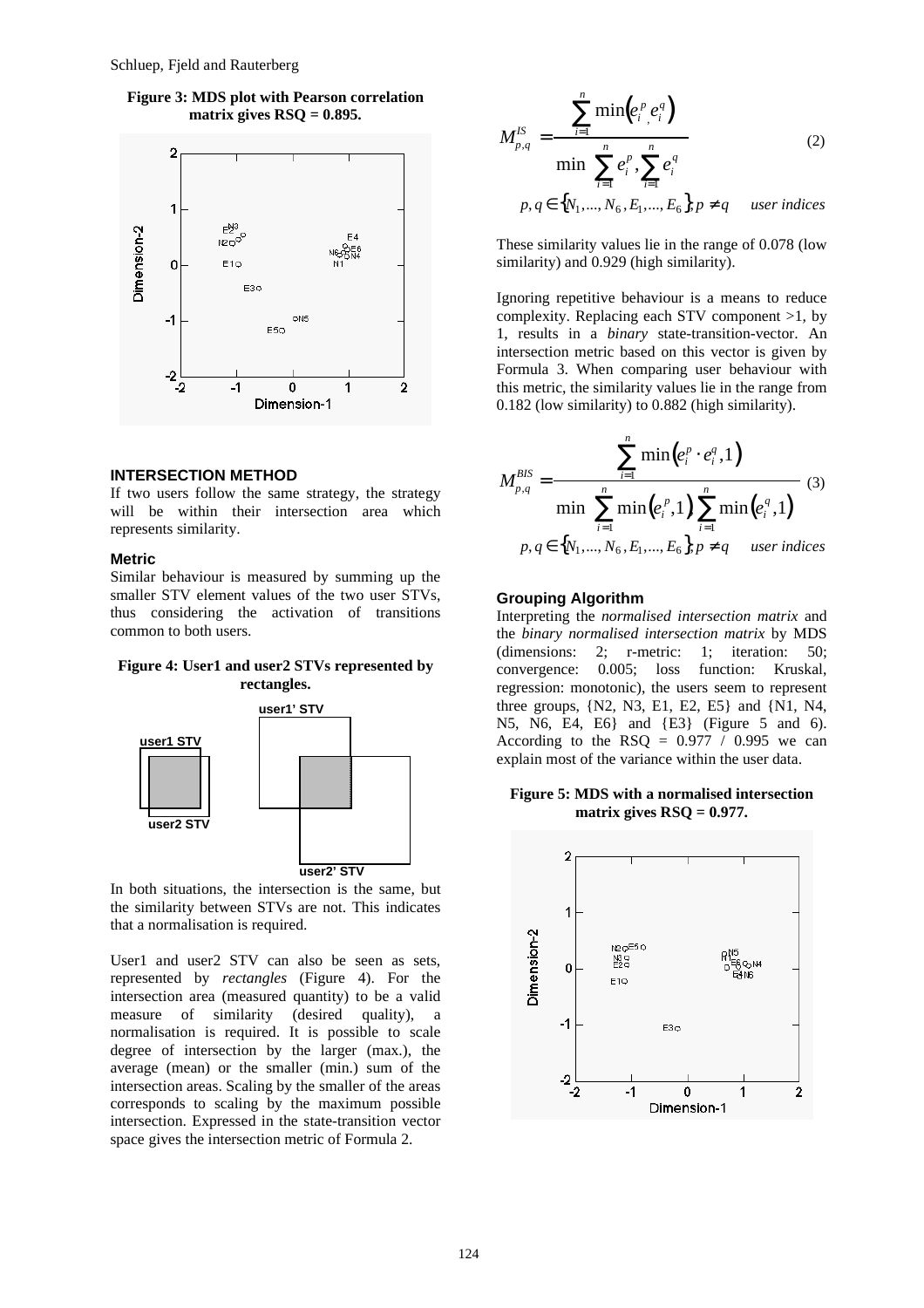#### **Figure 6: MDS with a binary normalised intersection matrix gives RSQ=0.995.**



#### **EXCLUSION METHOD**

The exclusion method quantifies differing behaviour. Little difference between user behaviour might indicate that the users apply the same strategy. The difference is measured as the amount of one user's behaviour not shared by the other user. This measure is not symmetric since the excluded behaviour of two users is not identical (see Figure 2). So exclusion gives an asymmetric matrix of distances between users, calling for another grouping algorithm than MDS.

#### **Metric**

This method measures the difference between two STVs by estimating how much of one STV (column index in Table 3) is excluded from a second one (row index), giving an mxm (m=12) asymmetric exclusion matrix (Table 3).

$$
M_{p,q}^{EX} = \sum_{i=1}^{n} \left| \min(e_i^p - e_i^q, 0) \right|
$$
  
  $p, q \in \{N_1, ..., N_6, E_1, ..., E_6\}$  (4)

**Table 3: Numerical representation of exclusion matrix.**

|                | N1             | N2           | N <sub>3</sub> | N <sub>4</sub> | N <sub>5</sub> | N <sub>6</sub> | E1           | E2             | E3           | E4             | E5       | E6             |
|----------------|----------------|--------------|----------------|----------------|----------------|----------------|--------------|----------------|--------------|----------------|----------|----------------|
| N1             | $\mathbf{0}$   | 41           | 43             | 55             | 70             | 55             | 47           | 32             | 70           | 10             | 168      | 10             |
| N2             | 18             | $\mathbf{0}$ | 15             | 71             | 83             | 70             | 20           | 7              | 71           | 22             | 143      | 24             |
| N <sub>3</sub> | 16             | 11           | $\mathbf{0}$   | 68             | 82             | 69             | 19           | $\overline{4}$ | 67           | 21             | 138      | 24             |
| N4             | $\overline{c}$ | 41           | 42             | $\mathbf{0}$   | 55             | 27             | 47           | 30             | 68           | 4              | 167      | 2              |
| N <sub>5</sub> | 3              | 39           | 42             | 41             | $\mathbf{0}$   | 33             | 45           | 29             | 63           | 4              | 132      | $\overline{7}$ |
| N6             | 3              | 41           | 44             | 28             | 48             | $\theta$       | 47           | 30             | 63           | $\overline{4}$ | 166      | 2              |
| E1             | 20             | 16           | 19             | 73             | 85             | 72             | $\mathbf{0}$ | 7              | 54           | 21             | 147      | 24             |
| E2             | 17             | 15           | 16             | 68             | 81             | 67             | 19           | $\mathbf{0}$   | 66           | 21             | 143      | 24             |
| E3             | 17             | 41           | 41             | 68             | 77             | 62             | 28           | 28             | $\mathbf{0}$ | 21             | 162      | 24             |
| E4             | 9              | 44           | 47             | 56             | 70             | 55             | 47           | 35             | 73           | $\Omega$       | 171      | 8              |
| E5             | 17             | 15           | 14             | 69             | 48             | 67             | 23           | 7              | 64           | 21             | $\Omega$ | 24             |
| E6             | 6              | 43           | 47             | 51             | 70             | 50             | 47           | 35             | 73           | 5              | 171      | $\mathbf{0}$   |

#### **Grouping Algorithm**

The grey-scale representation (Figure 7) is a visualisation of Table 3. Diagonal elements of Table 3 were directly mapped to the darkest grey-tone. Figure 7 shows to what degree a row user STV excludes a column user STV. Darker matrix elements correspond to lower degree of exclusion.

#### **Figure 7: Grey-scale representation of exclusion matrix. Darker elements mean more exclusion of column STV from row STV.**



Ignoring diagonal elements, small exclusion values (Table 3) indicate similarity, and we can derive four similarity relations (Table 4). The first three relations are interrelated, giving one group. Relation four gives a second group. One user is not related to any other user representing a third group. So three groups result: {N1, N4, N5, N6, E4, E6}, {N2, N3, E1, E2, E5} and {E3}.

**Table 4: We can derive these four similarity relations.**

| Relation                                            | User STVs of each relation            |
|-----------------------------------------------------|---------------------------------------|
|                                                     | N1 is part of N4, N5, N6, E6          |
|                                                     | E4 is part of N4, N5, N6, E6          |
| $\begin{array}{ c c }\n2 & 3 \\ 3 & 4\n\end{array}$ | E6 is part of $N4$ , $N5$ , $N6$ , E4 |
|                                                     | E2 is part of $N2$ , $N3$ , E1, E5    |

#### **DISCUSSION**

For method validation, we did a task based protocol analysis (Ericsson and Simon, 1984), grouping the users according to three distinct strategies (see Table 1).

The correlation method does not correspond fully to the protocol analysis, whereas the intersection and the exclusion method give the same grouping result.

The correlation metric differs from the intersection and exclusion metric particularly by the product of